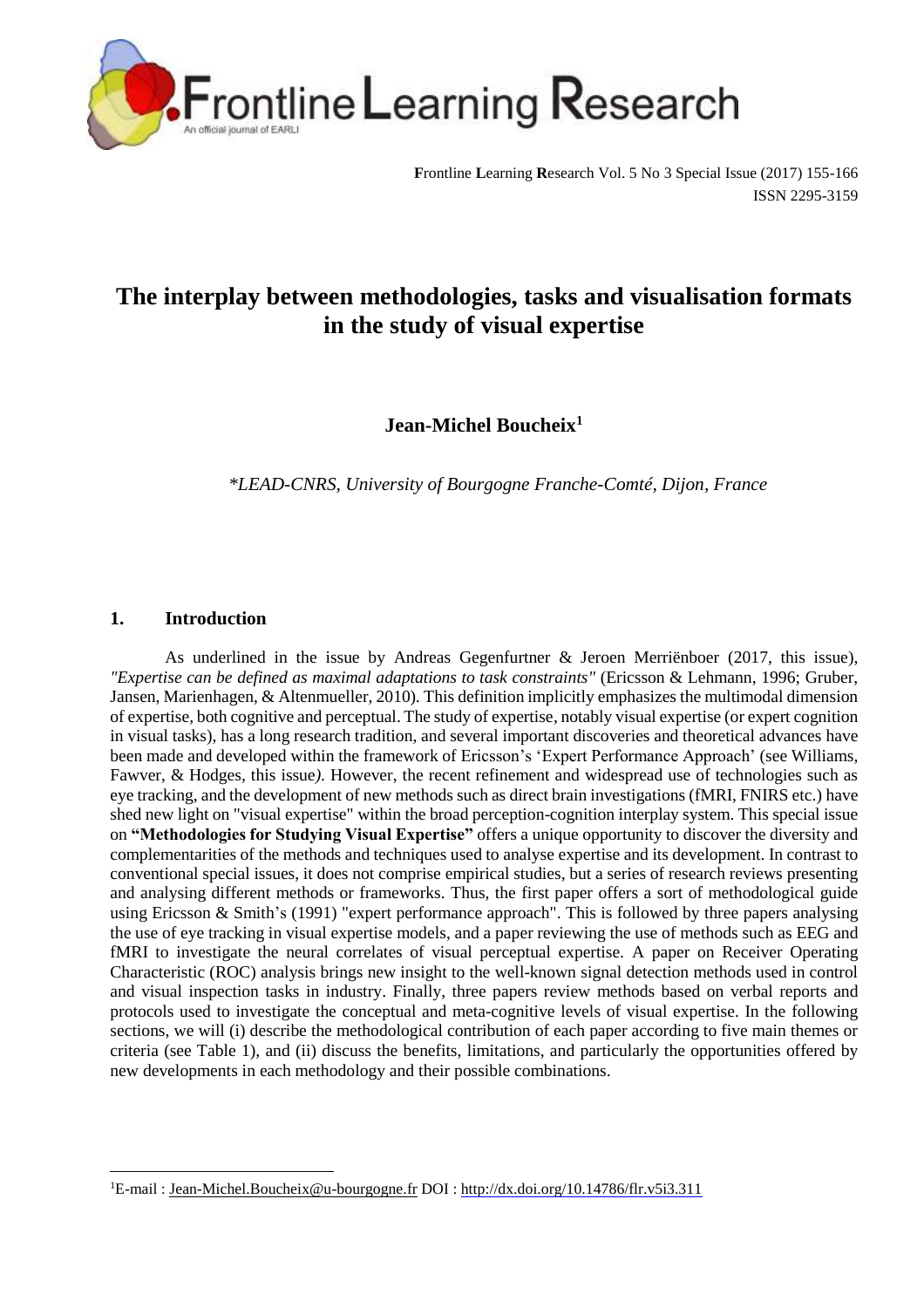# **2. Methodological Contributions**

As shown in Table 1, the methodological contributions and results differ for each criterion.

# Table 1

# *Summary of each methodological review*

| Authors and                                                                                        | Visual expertise                                                                                                      | Tasks:                                                                                                                                      | Materials-stimuli                                                                                                                                                                                                             | <b>Results</b>                                                                                                                                                                                                                                                                                                                                                                                         | <b>Groups</b><br>of                                                                                    |
|----------------------------------------------------------------------------------------------------|-----------------------------------------------------------------------------------------------------------------------|---------------------------------------------------------------------------------------------------------------------------------------------|-------------------------------------------------------------------------------------------------------------------------------------------------------------------------------------------------------------------------------|--------------------------------------------------------------------------------------------------------------------------------------------------------------------------------------------------------------------------------------------------------------------------------------------------------------------------------------------------------------------------------------------------------|--------------------------------------------------------------------------------------------------------|
| <b>Method</b>                                                                                      | level                                                                                                                 | -Goals, measures                                                                                                                            | "artificial"/"realistic"                                                                                                                                                                                                      |                                                                                                                                                                                                                                                                                                                                                                                                        | interest                                                                                               |
| investigated                                                                                       | Process level/                                                                                                        |                                                                                                                                             | Static vs. dynamic                                                                                                                                                                                                            |                                                                                                                                                                                                                                                                                                                                                                                                        |                                                                                                        |
|                                                                                                    | models                                                                                                                |                                                                                                                                             | Interactivity, 2/3D                                                                                                                                                                                                           |                                                                                                                                                                                                                                                                                                                                                                                                        |                                                                                                        |
| Williams,<br>Fawver,<br><b>Hodges</b><br>Expert<br>Performance<br>Approach                         | - Multiple levels<br>of performance<br>(capture, process,<br>learning)<br>- Long-term<br>working memory<br>(Ericsson) | - Detailed measures<br>of learning<br>efficiency<br>- Process tracing<br>measures<br>- Visual anticipation<br>- Decision making<br>(sports) | - Realistic, "quasi-<br>ecological" scenes<br>- Film-based<br>simulation: static and<br>dynamic visual<br>stimuli                                                                                                             | - Promise of virtual<br>reality (embodiment),<br>2D<br>-Transfer of expertise<br>to several domains                                                                                                                                                                                                                                                                                                    | - Experts,<br>novices.<br>learners,<br>- How<br>experts<br>refine skills<br>-Individual<br>differences |
| Krupinski<br>ROC analysis<br>based on TDS                                                          | - Visual detection<br>/discrimination<br>- Less on process                                                            | -Target Detection<br>and decision<br>- Sensitivity,<br>specificity, accuracy<br>- Area Under the<br>Curve metric                            | - "Realistic" (or<br>modified) medical<br>images: radiology<br>- Industry (visual<br>inspection of objects)<br>- Static images (2D)                                                                                           | - Measures of<br>sensitivity,<br>specificity<br>and accuracy                                                                                                                                                                                                                                                                                                                                           | - Mostly<br>experts and<br>novices                                                                     |
| Gegenfurtner<br>Kok,<br>van Geel,<br>de Bruin,<br><b>Sorger</b><br>Functional<br>neuro-<br>imaging | - Neural correlates<br>of visual<br>perceptual<br>expertise:<br>- $\rm{EEG}$<br>- fMRI                                | -Target detection<br>- Detection tasks<br>- Decision making<br>(manipulated<br>images)<br>- Viewing<br>Judgments                            | - Artificial (Greebles)<br>and realistic stimuli<br>- Medical domain:<br>radiology<br>- Mostly static single<br>images (2D)<br>- No interactivity                                                                             | - EEG: temporal<br>adaptation of<br>expertise: N170<br>- fMRI: spatial<br>adaptation of<br>expertise: FFA<br>(Multiple brain areas:<br>cortico-spinal<br>activation, temporal<br>and frontal gyri, left<br>inferior frontal sulcus,<br>posterior cingulate<br>cortex)                                                                                                                                  | - Experts<br><b>Novices</b>                                                                            |
| Fox,<br><b>Faulkner-</b><br>Jones<br>Eye tracking                                                  | - Eye movements<br>-Top-down<br>/bottom up<br>dynamics:<br>perceptual-<br>cognitive                                   | - Diagnosis<br>- Focal disease<br>detection<br>- Gaze fixations,<br>saccades, scan<br>paths.<br>- Errors                                    | - Realistic medical<br>stimuli<br>- Radiology<br>Target search,<br>recognition<br>Diagnosis<br>- Mostly static single<br>images (2D)<br>- No interactivity<br>- Hand-eye tasks in<br>procedural skills:<br>laparoscopic tasks | - Experts: fewer<br>fixations, less time on<br>AOIs - search-related<br>tasks, top-down, less<br>feed-back needed.<br>- Holistic/analytic<br>phases: gestalt<br>- Guided/Hybrid<br>search models<br>- Unexpected paths<br>Priority map,<br>attentional priority<br>-Assistive technology<br>- Inattentional<br>blindness<br>- Missing rare events<br>- Maintaining eye-<br>gaze<br>- Skills evaluation | - Mostly<br>Experts<br><b>Novices</b><br>(learners)                                                    |
| Szulewski,<br>Kelton,<br><b>Howes</b>                                                              | - Cognitive Load<br>- CL<br>quantification                                                                            | - Medical Diagnosis<br>- Decision making<br>from visual scenes.                                                                             | - Medical scenes<br>- Visual laparoscopic<br>tasks                                                                                                                                                                            | - CL quantification<br>- Pupil dilation (light<br>condition limits)                                                                                                                                                                                                                                                                                                                                    | - Experts<br><b>Novices</b><br>learners                                                                |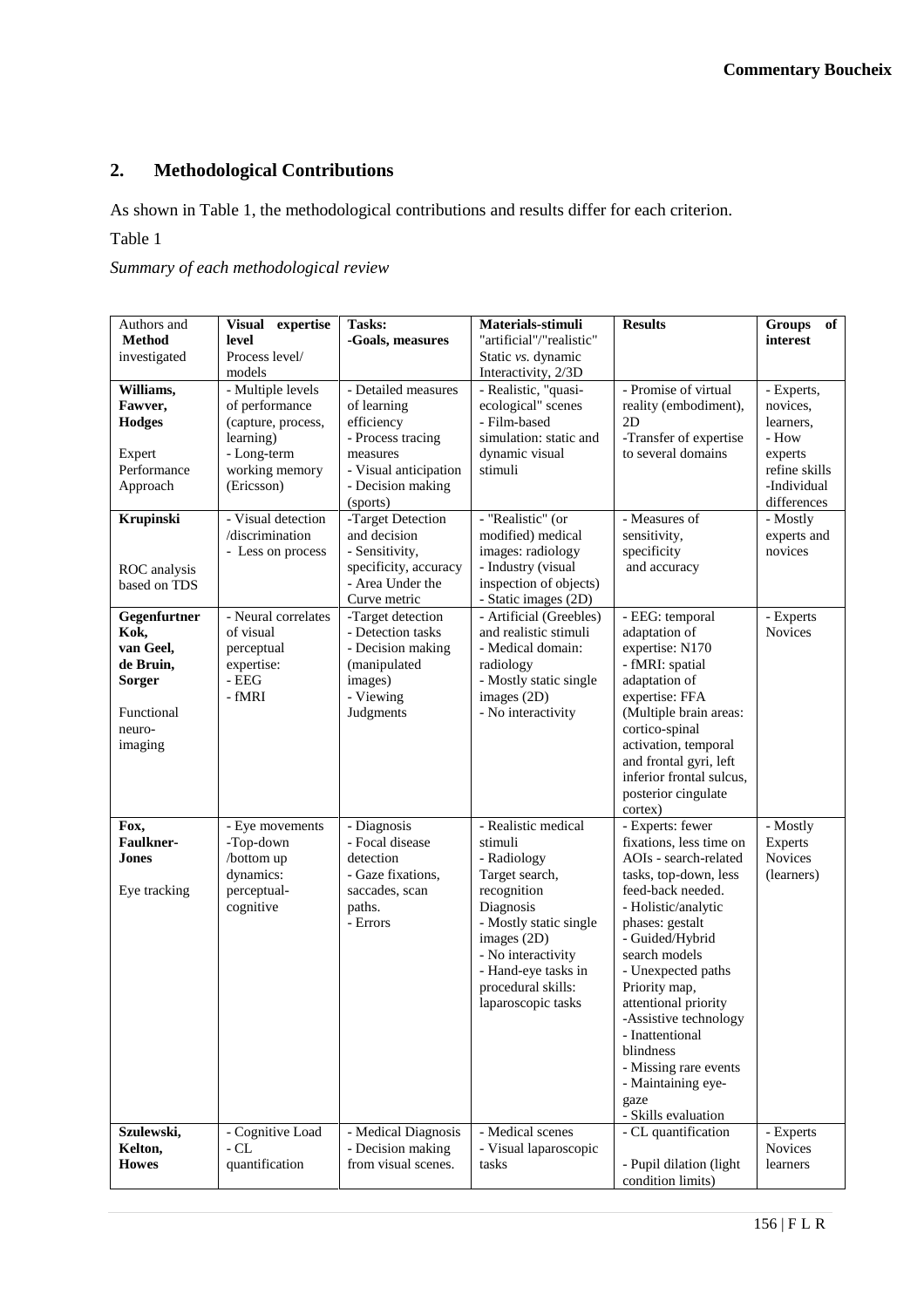| Pupillometry<br>Eye tracking                                                       | - Holistic model                                                                                                                 |                                                                                                                                 | - Mostly static (some<br>dynamic)<br>- 2D, No interactivity                                                | - Inconsistent effects                                                            |                             |
|------------------------------------------------------------------------------------|----------------------------------------------------------------------------------------------------------------------------------|---------------------------------------------------------------------------------------------------------------------------------|------------------------------------------------------------------------------------------------------------|-----------------------------------------------------------------------------------|-----------------------------|
| Litchfield,<br>Donovan<br>-FPMWP<br>-Flash-preview<br>moving<br>window<br>paradigm | - Effect of initial<br>glimpse on<br>subsequent search<br>behaviour<br>- Interplay of<br>holistic/analytic<br>processes          | - Target detection<br>- Focal tumour<br>detection<br>- Decision making<br>- Manipulation of<br>the FPMWP<br>variables/measures. | - Everyday visual<br>scenes<br>- Medicine: radiology<br>images<br>- Static 2D images<br>- No interactivity | - First preview<br>impairs experts'<br>performance                                | - Experts<br><b>Novices</b> |
| <b>Helle</b><br>Combination<br>eye-tracking/<br>verbal reports                     | - Speech<br>production<br>- Visual search<br>- Conscious and<br>meta-cognitive<br>level.<br>performance<br>levels                | -Verbal reports:<br>thinking aloud,<br>- Retrospective<br>thinking aloud                                                        | - Medical image<br>interpretation<br>- Radiology<br>- Dermatology<br>- Mostly static -2D                   | - Effectiveness:<br>verbalization<br>time limits $<$ 10sec.                       | - Experts<br>(Novices)      |
| Van de Wiel<br><b>Interviews</b><br>verbal protocols<br>Focus groups               | - Structured<br>interviews<br>- Conscious and<br>(meta)-cognitive<br>planning<br>- Task<br>representation<br>- Size anticipation | - Free recall<br>- Explaining reports<br>- Coding verbal<br>reports                                                             | - Medical images and<br>scenes<br>- Medical tasks:<br>problem solving<br>- Reasoning                       | - Insight into the tasks<br>and materials to be<br>selected<br>- Guide            | - Mostly<br>experts         |
| <b>Ivarsson</b><br>Ethno<br>methodology                                            | - Embodiment of<br>visual expertise<br>- Visual expertise<br>grounded in body<br>actions                                         | - Communication of<br>visual analysis<br>tasks, diagnosis<br>- Explanation,<br>gestures<br>- Video-tapes of<br>experts          | - Radiology (thoracic)<br>images<br>- Mostly static<br>(reference to dynamic<br>images)                    | - Embodiment results:<br>effect of visual<br>expertise or of<br>explanatory task? | - Experts<br>(few)          |

The next section discusses the specific contributions of the methodologies.

## **3. Lessons and opportunities of each methodology**

#### **3.1. Different levels of visual and cognitive processes**

Two main levels of visual expertise are explored. First, fine-grained visual-cognitive processes and performance are addressed in the papers on eye tracking by Fox & Faulkner-Jones, Litchfield & Donovan, and Krupinski; in the paper concerning functional neuro-imaging by Gegenfurtner, Kok, van Geel, de Bruin, & Sorger; and in the paper about pupillometry by Szulewski, Kelton & Howes. Of particular interest is their analysis and description of the temporal course of the interplay between holistic and more analytic processing of the visual stimuli with their neural correlates. Secondly, the papers on verbal reports by van de Wiel and by Ivarsson introduce different top-down processing levels, which seem to be more conscious, and (meta) cognitive levels. These include task representation, planning activities involving dimensions such as the extent of anticipation, and the heuristic level used to plan the visual search. The relationship between top-down and bottom-up processes is addressed in all the papers, but particularly by Helle who describes a methodology that is well-suited to this question, involving a combination of verbal reports and eye tracking.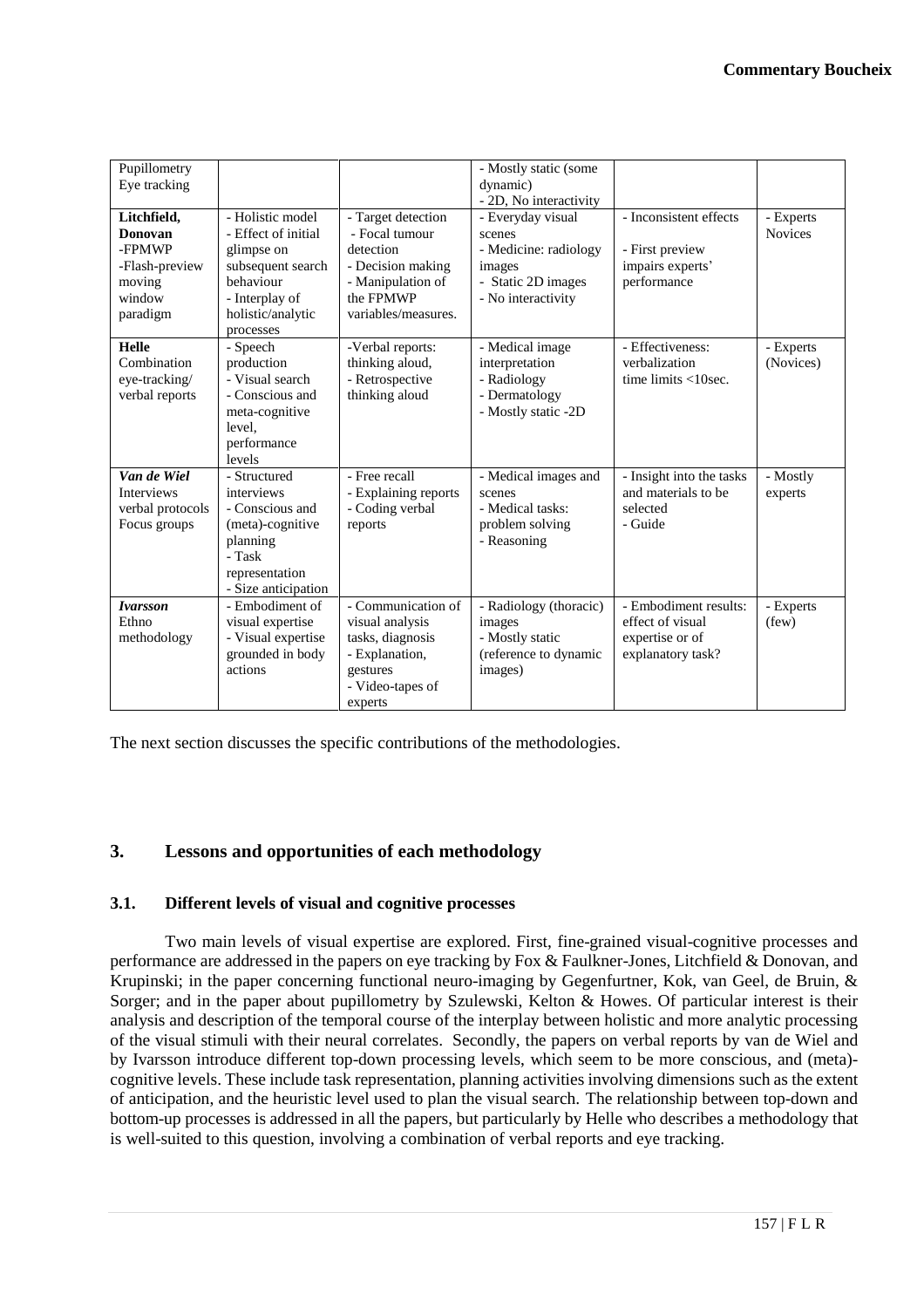The two neuro-imaging methods described by Gegenfurtner, Kok, van Geel, de Bruin, & Sorger involve different processing levels: temporal for EEG (N170), and spatial for fMRI (the Face Fusiform Area (FFA) and other brain regions).

In Szulewski, Kelton, & Howes' investigation of pupillometry, the authors describe how changes in pupil diameter across time reflect cognitive load levels and the relationship between cognitive load and expertise level. An important aspect concerns differentiating between the specific cognitive processes involved, and whether they are global or local. The authors refer to Sweller's distinction between ICL (Intrinsic Cognitive Load), ECL (Extraneous Cognitive Load), and GCL (Germane Cognitive Load). Is it possible to vary ICL, ECL and GCL using the same type of task and the same visual environment stimuli? However, it is more difficult to assess the specific involvement of different cognitive processes, such as information storage, manipulation of information, executive control, etc. It would be interesting to manipulate variables to test pupil diameter reactions when participants perform different types of task (memory, storage, cognitive control) involving different kinds or levels of information processing. For example, in the developing area of neuroergonomics, Durantin, Gagnon, Tremblay, & Dehais (2014) measured the cognitive load level of easy vs. difficult flight tasks for aircraft pilots using fNIRS (prefrontal dorso-lateral area) and pupil dilation, with similar results to those shown in figure 1 of Szulewski, Kelton, & Howes's (this issue).

Finally, in the visual search expertise models described by Fox & Jones (e.g. guided search model, priority map and hybrid search), measures such as saccades and scan path could be used to study chunking mechanisms. As shown in Table 1, different tasks are used for each methodology, yielding apparently varied results.

#### **3.2. Task goals, task design and outcomes.**

As shown in Table 1, in most of the methods reviewed in the nine papers, the results of previous research, and the nature of the cognitive and visual search processes involved, differ significantly and are sometimes inconsistent, even when the same visual material is used.

With medical images, such as chest X-rays, or in dermatology, the results of the experiments about the performance of experts and novices seem to differ for simple target detection (nodules), diagnosis, categorization, and decision making. In their review of studies of functional neuro-imaging methods, Gegenfurtner, Kok, van Geel, de Bruin, & Sorger found clear visual expertise effects in the use of EEG (N170) and fMRI (Fusiform Face Area FFA activity). However, they also suggest (in their Table 1) that the brain regions that are activated depends not only on the method (X-ray, fMRI etc.), stimuli (medical vs. non-medical) and expertise, but also on the type of task (e.g. viewing, detection, decision-making, reasoning, image manipulation) and task complexity. For example, the activated regions may not be associated with object recognition (e.g. FFA) but with attention and memory. As stated by the authors, *"*Cognitive neuroscience examining expertise in medical image diagnosis is promising but still in its infancy", and further research is urgently needed in this area. More generally, the question is raised about how tasks can be customized in order to assess specific processing mechanisms, without moving too far from the ecological process: in other words, the art of simplifying the task without changing it too much.

In their review of eye-tracking methods, Fox & Faulkner-Jones also found an effect of task type in top-down and bottom-up dynamics*,* when detecting *perturbations* or *deviance* from expectations. Similarly, task differences may also raise questions about the initial holistic phase of image processing in Nodine & Kundel's (1987) model.

Another crucial aspect of the effect of task design on performance and cognitive processes in visual expertise is illustrated in Litchfield & Donovan's review of the flash-preview moving window paradigm (FPMW). As described by the authors, in the FPMW paradigm (taken from Castelhano & Henderson, 2007), "observers are briefly shown a preview of the upcoming search scene and are subsequently asked to search for a particular target object whilst their peripheral vision is restricted to a gaze-contingent moving window". In the framework of the holistic model of image processing, a positive flash preview effect of the whole image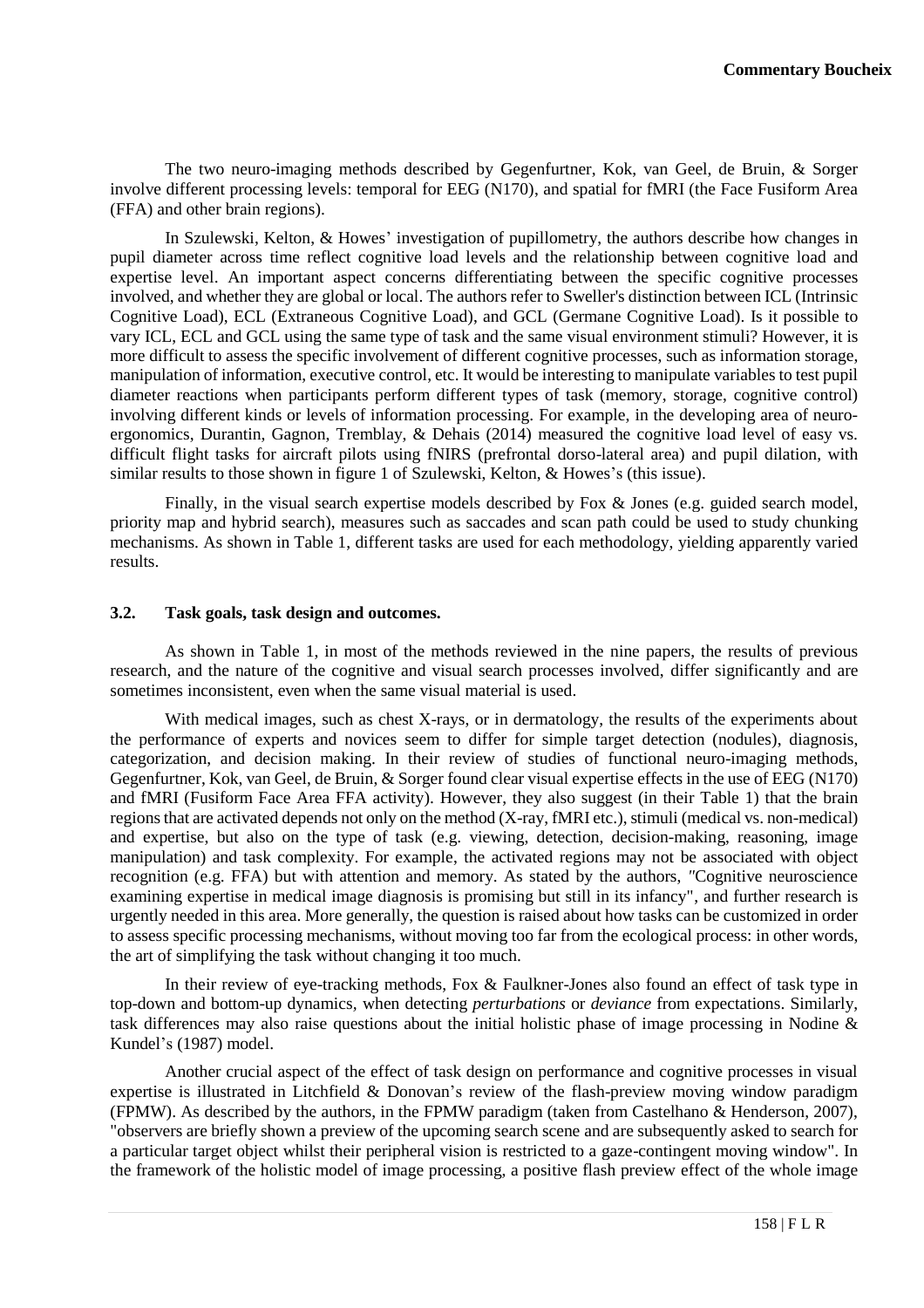(250ms) has been shown in detection tasks in experts, but not, or much less, in novices. According to Litchfield and Donovan, *"It is within this initial glimpse of the scene –gist- that subsequent eye movements are guided*  (Castelhano & Henderson, 2007) *with parafoveal and peripheral vision playing an important role in the early comprehension of the gist of a scene and in the detection of targets* (Henderson, Pollatsek, & Rayner, 1989)*".* However, unexpectedly, experiments conducted with experts and novices using the FPMW method (Litchfield & Donovan, 2016; see also Donovan & Litchfield, 2013) found that experts were impaired at identifying target abnormalities (lung nodules, brain tumours, bone fractures) if shown a preview. As stated by the authors, "it is still unclear whether it is an expertise-specific advantage in global processing that specifically contributes to search guidance". These results of the FPMW method involving a particular visual activity raise questions and concerns about the holistic model. We can hypothesize that a potential negative effect of flash previews could also arise in the case of dynamic pictures, such as animations or videos: with this dynamic material, it could be necessary to stop earlier global processing in order to find the boundaries of temporal processes (e.g. meteorology maps, Lowe, 1999). This aspect will be discussed further below.

In the methods based on verbal reports, van de Wiel examined expertise using interviews and verbal protocols and found that the type of interview (the method) and the task determine the data that is collected and the results of the investigation.

Finally, regarding the ethno-methodology approach, Ivarsson followed a group of radiologists and radio physicists who were told to find, discuss, and formulate issues or problems ensuing from the implementation of new radiographic imaging technology. Using their visual expertise, they had to communicate their analysis of the image, not only verbally but also with gestures: this has been termed the "enacted production of radiological reasoning". Analysis of the data suggested that visual expertise was, partly at least, due to embodied practice and ability. However, and in relation with a task effect, we also suggest that the embodiment effects that are described as the main finding and purpose of the paper could be partially produced by the communication task, which involved gestures and bodily demonstrations. This effect does not necessarily mean that a visual radiological task (e.g. tumour detection) in everyday practice involves this type of embodiment. It is possible that the experimental task forced them to embody their analysis in order to explain and to be understood.

#### *3.2.1. Making relations and drawing inferences*

Many of the studies reviewed in the papers focus on visual search, and apart from the reviews and studies of verbal reports and the global expertise framework (Helle, van de Wiel, Ivarsson, and Williams, Fawver & Hodges), the task (with performance measures) involves the detection of targets or abnormalities. However, visual tasks involving more complex diagnoses or interpretation require making relations between two or more components of the visual scene, or between targets situated at more or less distant locations (see Schwan, 2013). In future research with eye-tracking and functional brain imaging methods, it would be very interesting to analyse how experts and novices process or construct such relations. This would be particularly relevant for developing learning tasks for students who are at a stage between novices and experts. Regarding this aspect of visual processing, Litchfield and Donovan, in their review of FPMW studies, make an interesting remark about the re-direction of eye gaze according to time-locked acquisition of new information during the visual processing of medical images. This raises a crucial question about dynamic chunking during these redirections. How does the new information interact with previously acquired knowledge and re-direct or drive the new gaze on the visual scene? Processing relations efficiently could be even more important to interpret dynamic visual scenes. The visual format of images is the subject of the next section.

#### **3.3. Format of the visual material and interactive features**

Table 1 shows that in most previous research on visual expertise, especially in the medical area (except in William, Fawver & Hodges' paper) the format of the visual scenes is limited to conventional 2D images, often presented as a single image. However, with technological advances, images can now be dynamic: animation (realistic or virtual), dynamic scenes, videos etc. Medical images, such as CT images, can also be dynamic. For example, "on line" heart rate graphs can be presented dynamically on screen; ultrasound or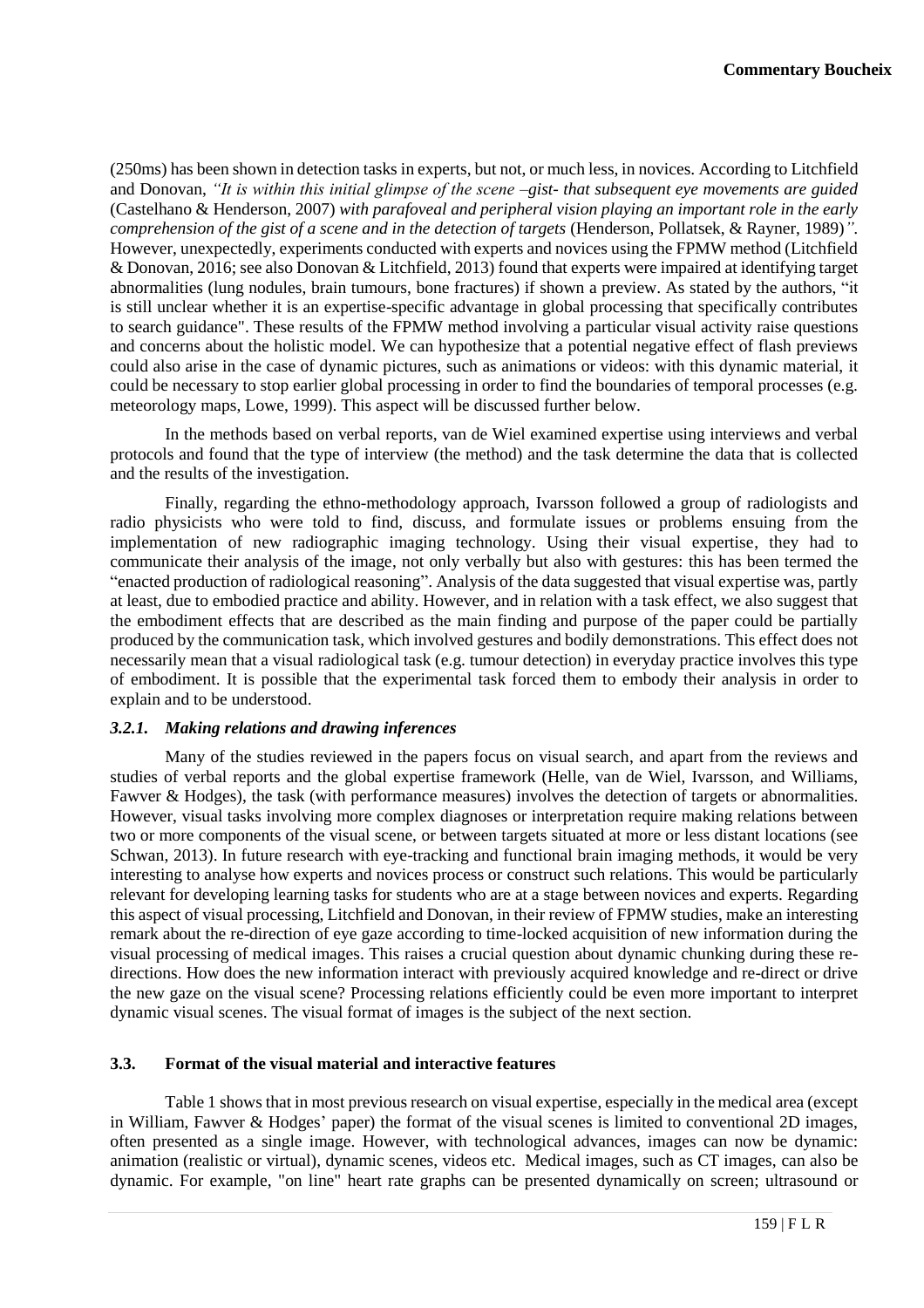scanner images show the opening and closing of heart valves, and long series of images can be scrolled down and synchronized by the user.

In their reviews, Gegenfurtner, Kok, van Geel, de Bruin & Sorger, and Fox & Faulkner-Jones observe that further research is needed on dynamic stimuli. Gegenfurtner et al. observed that it is surprising that the literature on the neural correlates of real-world visual perceptual expertise has not yet systematically compared how the brain processes of experts and novices differ when they view static vs. dynamic stimuli or twodimensional vs. three-dimensional images. Fox & Faulkner-Jones also report that several studies involved the use of visual stimuli that require manipulation by the viewer, such as three-dimensional images and dynamic video recordings.

While the literature on dynamic image processing seems to be limited, the situation is very different in the field of learning and education, where a vast amount of research has been conducted in the last 20 years (see for example, Lowe, Schnotz, 2008; Bétrancourt, 2005; Mayer, 2005, 2014; van Gog & Schieter, 2010; Höffler & Leutner, 2007; Boucheix & Lowe, 2010, 2013; Lowe & Boucheix, 2008, 2011, 2016; Jarodzka, Scheiter, Gerjets & van Gog, 2010, amongst many others).

Bétrancourt and Tversky (2000) defined computer animation with its notions of dynamic stimuli and transience as follows: *"computer animation refers to any application which generates a series of frames, so that each frame appears as an alteration of the previous one, and where the sequence of frames is determined either by the designer or the user"* (p. 313). Thus, when presented with transient information, viewers (experts, novices or learners) must simultaneously store, process and link both previous and current information. Thus, the distinction between static and dynamic images should not be seen as an adjunct to conventional static visual scenes, but as different in nature, with temporal and transient information added to the spatial dimension. With static visual stimuli, the perceptual and cognitive processing unit is the object (or part of it), with its shape and spatial location, but with dynamic stimuli, the perceptual and cognitive processing unit is the event with its associated behaviour (Lowe & Boucheix, 2008, 2016; Kurby & Zacks, 2008).

Lowe & Boucheix (2008) proposed an animation processing model of explanatory dynamic visualizations in learners (the APM) based on studies that highlighted temporal processing (see also Boucheix & Lowe, 2016). Fig 1.



*Figure 1*. Summary of the main phases of the Animation Processing Model (Lowe & Boucheix, 2008.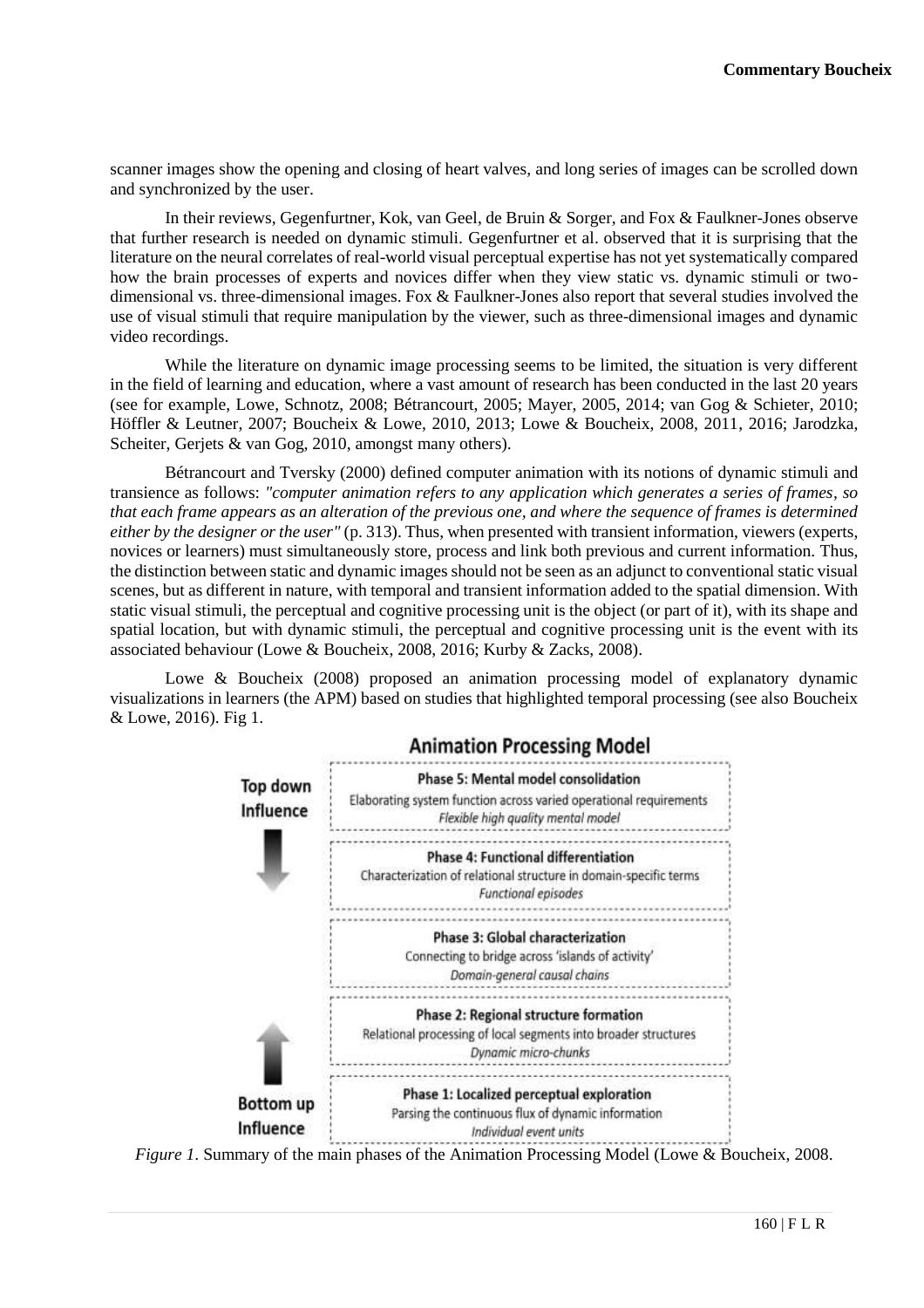According to the five-phase hierarchical Animation Processing Model, learning from animation is a cumulative process for building dynamic mental models in which events play a crucial role. Overall, this learning process can be divided into two broad types of activity: decomposition (APM Phase 1) and composition (APM Phases 2-5). A distinction is thus made between (i) analytic processing in which the learner must initially decompose the animation's continuous flux of information into the discrete event units (entities plus their associated behaviours) that provide the raw material for mental model building, and (ii) synthetic processing in which this raw material is cumulatively and iteratively composed into the higher order knowledge structures that comprise a mental model of the target subject matter.

The present commentary on the nine papers is not the place to present a theoretical model. However, it illustrates potential changes, especially with learners in the educational area (mostly novices) when using dynamic presentations (see also the work by Lowe on expert meteorologists, 1999). As observed by Fox & Faulkner-Jones on page 6: *"We now have the tools available to examine the effects of expertise upon the dynamic diagnostic process. The authors have examined pathology trainees at the early and late stages of training, and found support for the use of specific dynamic digital platforms in the acquisition of "expert" patterns of gaze (Fox et al., 2016)".* 

In previous research with single static images, the main focus was on targets such as components or parts of objects. Studies on dynamic stimuli emphasized the regional level of processing with the idea of macro- or micro-dynamic chunks (Lowe & Boucheix, 2008; Boucheix, Lowe, Putri & Groff, 2013). It would be interesting to introduce a regional level in the flash-preview moving window paradigm presented by Litchfield & Donovan, in the framework of the Global-Focal search model (Nodine & Kundel, 1987). The relevance of the regional level clearly depends on the type and content of the images.

More generally, it would be interesting to test the expertise effect on dynamic stimuli processing using different methodologies. What would be the effect of dynamic stimuli on sensitivity, specificity and accuracy in the ROC analysis method (Krupinski), on eye-tracking measures (Fox & Faulkner-Jones), on eye tracking with verbal reports (Helle), and on the neuro-correlates of visual expertise? What about the brain regions and neural circuits involved in processing dynamic stimuli?

Finally, dynamic visualization may have interactive features such as user control; for example, the sequence of frames can be determined either by the designer or by the user. For example, an obstetriciangynaecologist carrying out an ultrasound of the foetus of a pregnant woman, or a radiologist scrolling through a series of frames of a brain scan, can control the sequence of images in order to analyse them. What is the effect of expertise on the cognitive control strategies used to visualize the series of frames? The question is also raised of the interactions between top-down and bottom-up processing during the temporal sequence. Previous research in the educational and learning area (school children, students and also professionals) found that interactive features hindered rather than fostered the performance of learners *("what matters is what you see, not whether you interact"*, Keehner, Hegarty, Cohen, Khooshabeh & Montelleo, 2008; Bétrancourt, 2005; Boucheix, 2008).

This interactive aspect of user control is also raised in the case of 3D objects, as highlighted in Fox & Faulkner-Jones' review of eye-tracking methods and in Gegenfurtner et al.'s review of neuro-imaging techniques. Previous research on 3D-object processing has also revealed difficulties for learners. However, short training sessions seem to lead to significant performance improvement (Cohen & Hegarty, 2007, 2011).

#### **3.4. Groups of Interest: Learners, learning and individual differences**

#### *3.4.1. Learners and Learning*

Taking the Expert Performance Approach, based on Ericsson & Kintsch's (1995) long-term working memory theory, Williams, Fawver, & Hodges underline the need to address the issue of facilitating the acquisition of expert performance: *"In contrast to the growing research on expert performance across numerous domains, as well as significant research focusing on practice profiles of experts and novices, there remains a need for research on how expert learners continue to learn new skills and refine existing skills."*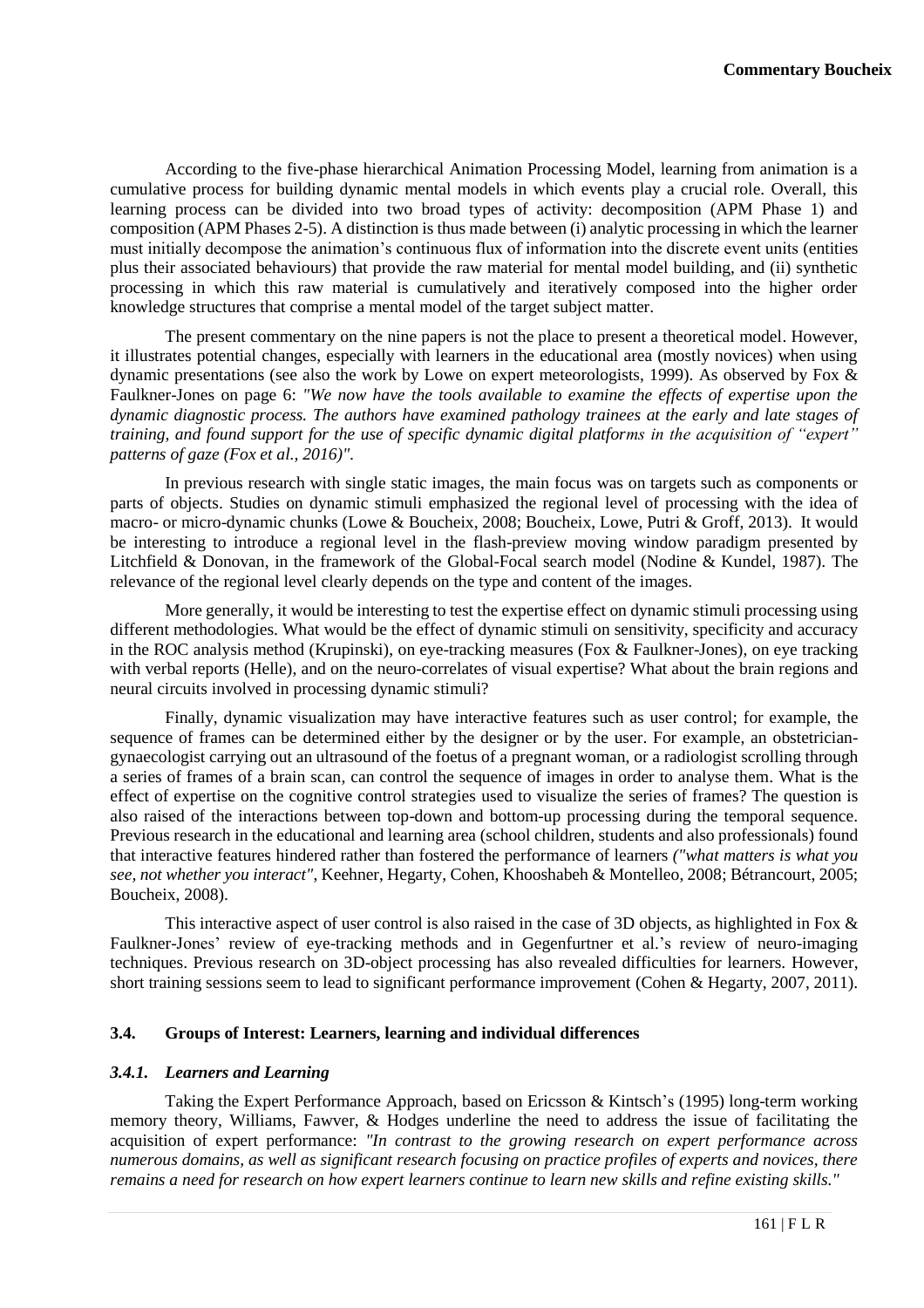It is also important to examine how visual expertise develops. Gegenfurtner et al. identified three research approaches: contrastive (expert vs. novices), developmental (training effect on neural activations), and conditional.

However, as shown in Table 1 (last column on the right), in many of the methodological reviews, it seems that most studies focus on experts and/or novices and not on learners at different learning stages. Longitudinal studies on the development of visual expertise could thus offer relevant insight into expertise development: how and when the cognitive processes involved in the visual search of images change, how eye movement patterns and scan paths change, how neural activations change, what develops and appears or disappears in learners' verbal reports at different professional stages.

As observed by Williams et al., one of the problems when assessing learning effects is the need for control groups (matched with experimental groups). Joint research with researchers in the educational field should thus be encouraged. As shown by Fox & Faulkner-Jones with regard to eye tracking, the top-down and bottom-up dynamics at different stages of learning could be very relevant in the study of expertise. For example, what is the learning process in the changes mentioned by Litchfield & Donovan: "visual search in medical image perception begins as: SEARCH & DETECT–RECOGNIZE–DECIDE, but with experience, this develops into: RECOGNIZE & DETECT–SEARCH–DECIDE". The holistic visual search model, well suited to experts in the medical area, may not be entirely appropriate for learning complex animated graphics, where novices' initial "glimpses" concern the most perceptually salient information, which may also be the least relevant (see Lowe, 1999, with meteorologists, or Boucheix & Lowe, 2006, 2010).

Table 1 also indicates that, in most of the methodological reviews, only a few studies have investigated or focused on individual differences in experts.

#### *3.4.2. Individual differences*

In their review, Williams et al. argue that there is a need for "*more process-oriented studies about changes during learning that explain or address differences or changes in outcomes".* In their view*,* deliberate practice is not the only factor explaining expertise development. There are vast differences in the amount of practice carried out by experts who have the same performance level. Methodologies that record performance (objective measures) combined with verbal reports (more subjective measures) could help understand the course and development of the acquired expertise. Similarly, Gegenfurtner et al. wonder whether it is possible to *"reliably measure/objectify neural correlates of visual expertise with currently available functional neuroimaging methods and therewith explain inter-individual behavioral differences"* with respect to visual perceptual expertise.

#### *3.4.3. Spatial abilities and visual expertise (in the medical area)*

In none of the reviews (to the best of my understanding) are visual-spatial abilities considered to be a potential moderator of expertise, whatever the methodology used. However, a plethora of previous studies in this field showed that spatial abilities measured with standardized tests involving mental rotation of objects, spatial perspective taking, paper-folding tasks etc. had a significant effect on graphic and visual scene processing (for a review, see Hegarty, 2010; Hegarty, De Leeuw, & Bonura, 2008; Höffler & Leutner, 2010; Boucheix & Schneider, 2009; Boucheix & Chevrey, 2014). Investigating the relationship between spatial abilities and the development of expertise could provide fruitful information to further our understanding of professional development and training. Furthermore, all the standardized ability tests use static pictures of objects (e.g., Metzler figures). With the development of dynamic visual presentations, it could be relevant to use dynamic instead of static spatial ability tests (Porte, Boucheix & Bétrancourt, 2016).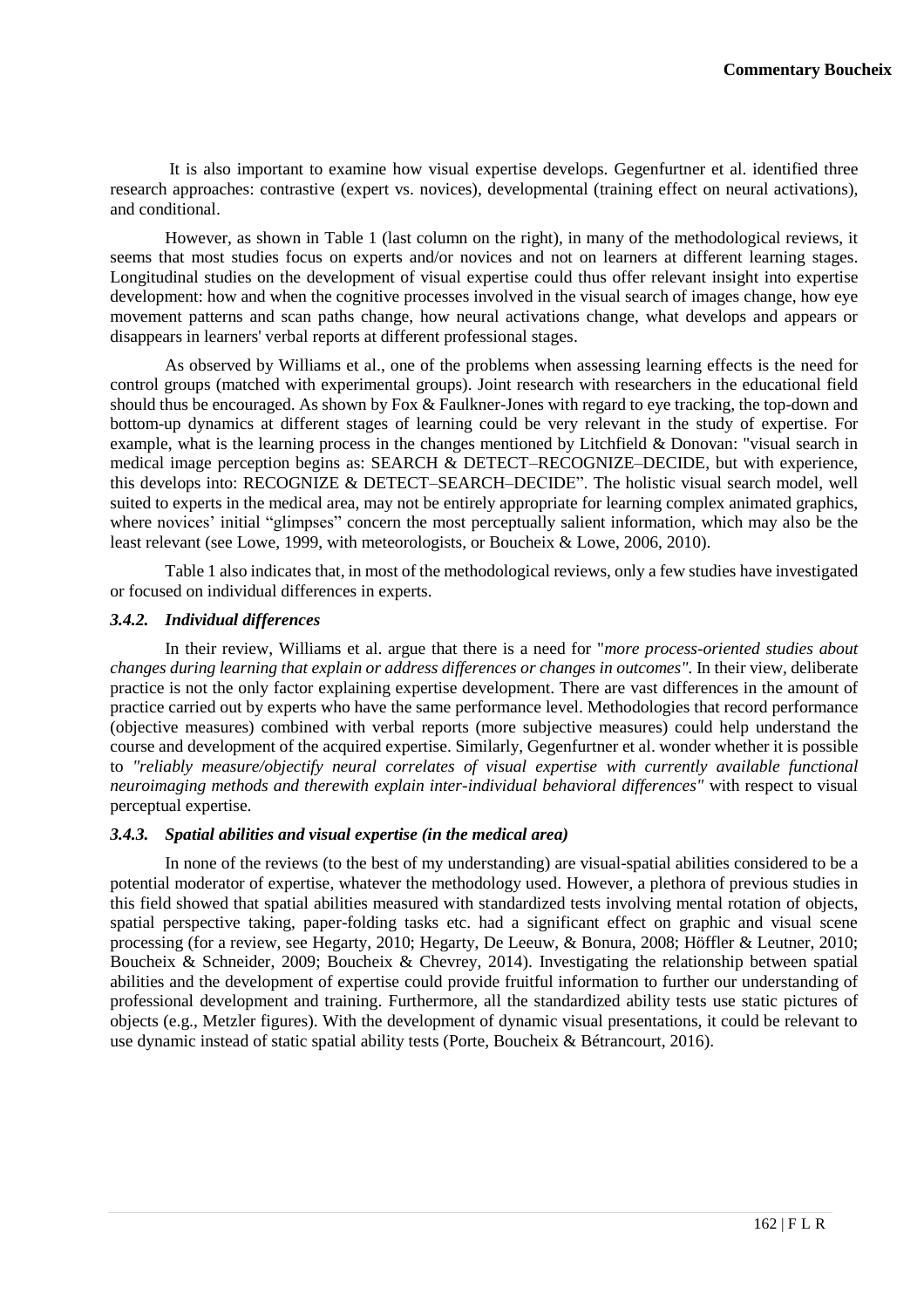## **4. Conclusion: Limitations of Methodologies for Studying Visual Expertise and the prospect of combined and synchronized methods**

To conclude this commentary we will briefly remark on two interrelated aspects: the limitations of the methodologies and the interest of using and combining several methodologies in the same research.

#### **4.1. Limitations of Methodologies for Studying Visual Expertise**

In each of the papers, the limitations of each methodology are indicated, as illustrated below.

Gegenfurtner, Kok, van Geel, de Bruin & Sorger discuss the spatial limitations of EEG, and the temporal limitations of fMRI. Limitations regarding the distance from the scalp to the deep structures in the brain have been described for fNIRS. Until recently, designing more ecological visual situations has been a challenge in neuro-imaging. By contrast, Williams et al. describe how more ecological situations have been created in the expert-performance approach, such as film-based simulation to evaluate anticipation and decision-making in tennis (see figure 2, in the paper by Williams et al., this issue).

Fox & Faulkner-Jones and Litchfield & Donovan underline the well-known limitation of eye-tracking techniques, namely that only focal vision is recorded, and not peripheral vision. However, the role of peripheral vision can be analysed using the flash-preview moving window paradigm. Szulewski, Kelton & Howes describe how pupillometry requires strict lighting conditions. Helle, van de Wiel, and also to some extent Ivarsson, discuss the limitations of interviews and verbal protocols to assess tacit, implicit, and more or less "unconscious" aspects of expertise.

Finally, at a more general level, Gegenfurtner et al. highlight several possible caveats about the neuroscientific methods in addition to the limitations of spatial and temporal resolution, including ecological validity, reductive experimental bias and limited implications in the field of education. To some extent these limitations apply to many methodologies.

#### **4.2. The prospect of combined and synchronized methods**

In a recent review, Gegenfurtner, Kok, van Geel, de Bruin, Jarodzka, Szulewski & van Merriënboer, (2017) underlined *"the need to allow novel and unconventional combinations of methods to aggregate data material that transcends single paradigmatic boundaries".* As shown by Helle's analysis of verbal protocol and eye tracking, the use of complementary and synchronized methodologies or techniques could be useful when investigating process-oriented visual expertise. However, the decision to use two (or more) methodologies should not be guided only by the mere idea of collecting more data, but by much more specific goal of research. For example, and as suggested in Gegenfurtner et al.'s review in this issue, the combination of pupillometry and EEG could provide interesting data and insight into the correlation between eye movements and neural activity. Similarly, recent research on cognitive load in the domain of neuro-ergonomics (e.g. aircraft pilots) combined eye tracking (with pupillometry) and fNIRS to understand the potential correlation between eye movements and pre-frontal (dorsolateral) activation during difficult piloting tasks (see Durantin, Gagnon, Tremblay, & Dehais, 2014; Dehais, Causse & Cegarra, 2017).

Using a technique called Eye Fixation-related Potentials (EFRPs), Thierry Baccino (see [Rämä &](https://www.ncbi.nlm.nih.gov/pubmed/?term=R%C3%A4m%C3%A4%20P%5BAuthor%5D&cauthor=true&cauthor_uid=20939937) [Baccino,](https://www.ncbi.nlm.nih.gov/pubmed/?term=Baccino%20T%5BAuthor%5D&cauthor=true&cauthor_uid=20939937) 2010) combined eye movement and EEG measures and showed that this technique could be a useful tool to study the temporal dynamics of visual perception and the processes underlying object identification.

Two other methodologies could complement the ones analysed in this special issue on visual expertise. The first is motion capture, which uses 3D motion sensors to record gestures and body movements, possibly in conjunction with other measures, such as eye movements recorded with mobile eye-tracking glasses. This could be useful to study new aspects of visual tasks involving gestures and hand-eye coordination (see figure 2 in Williams et al.'s paper, showing a film-based simulation used to evaluate anticipation and decision-making in tennis). Similarly, in arts, the processes underlying drawing or painting tasks could be analysed using a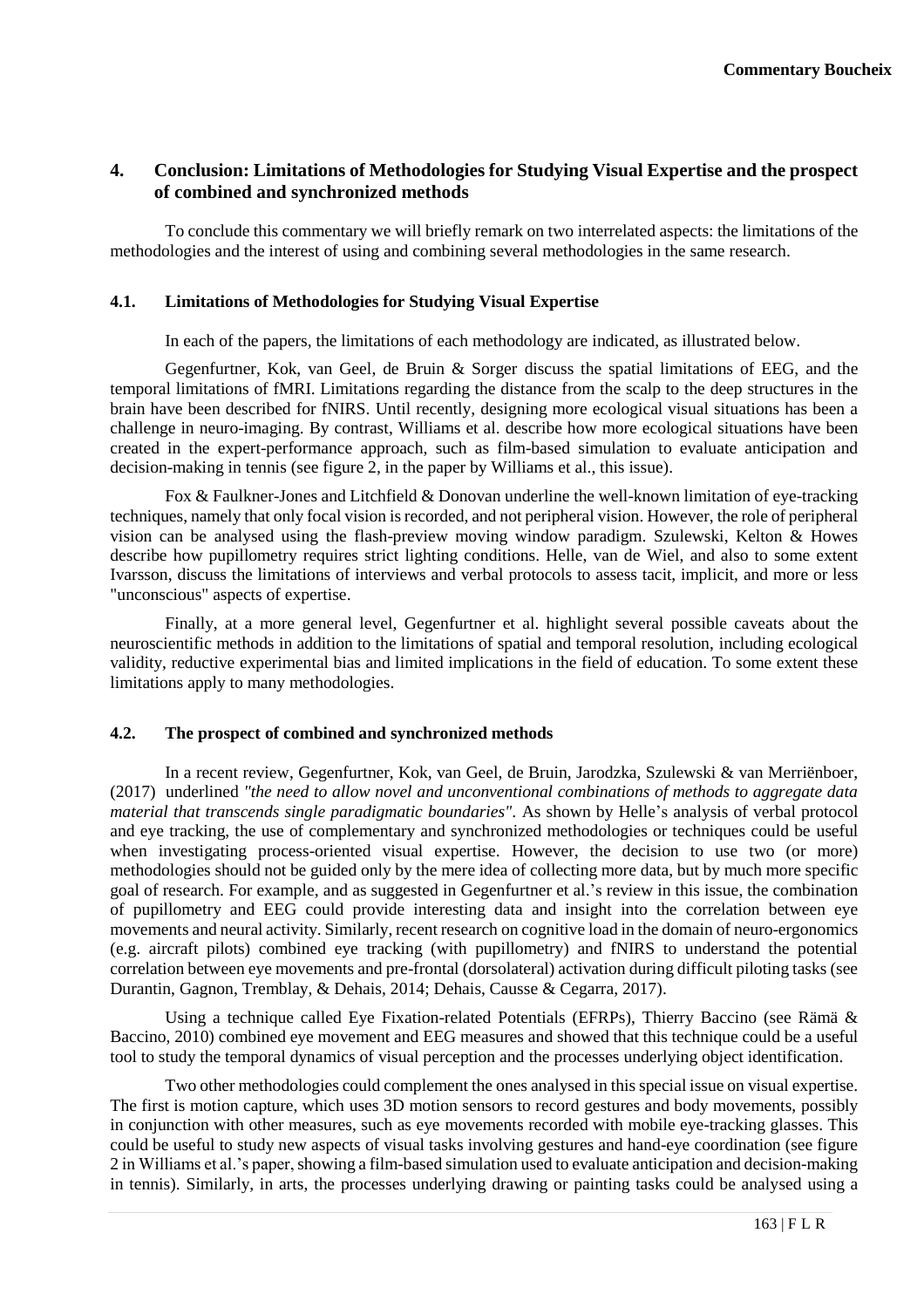combination of eye tracking and motion capture (Perdreau & Cavanagh et al., 2013). The same coupling of methods could be used in the medical domain, for example in surgery or radiology. The second methodology concerns the recording of physiological measures such as heart rate and skin conductance. These could be particularly useful when studying the emotional aspects of decision-making and/or "intensive" cognition related to cognitive load. Similar methods have already been used in the field of car driving, for example in simulation tasks or to study the visual expertise of car drivers (Pépin, Jallais, Fort, Navarro & Gabaude, 2017).

Two more general concluding remarks can be made. Firstly, all the papers in this special issue contribute to a better understanding of the dynamics between top-down and bottom-up processes in visual expertise and of how perceptual expertise interacts with cognitive expertise. This has important practical implications. For example, in the field of education research, signalling and cueing effects in multimedia presentations have been extensively studied using eye tracking (see for example, Jarodozka, de Köning, Boucheix). One of the main results of these studies is that learners fixate the signalled or cued information in the right place and at the right time, indicating that the signalling effect works (see also, Mayer, 2014). However, this is not a guarantee that the information has been understood at a deep level. The second point concerns another practical issue of the research on the methodologies used to study visual expertise. In Gegenfurtner et al.'s review of neuro-scientific methods, they observe that *"it is a false belief that findings from EEG and fMRI would be directly applicable and informative for re-designing learning environments and curricula".* Indeed, given the level of "reduction" in neuroscience experiments, we need to be very cautious about their practical implications. However, the continuous improvement of cognitive and neuro-scientific technologies in the future will give increasing opportunities to gain in-depth understanding of the processes underlying visual expertise. The nine articles in this special issue contribute to this progress.

### **References**

Berney, S., & Bétrancourt, M. (2016). Does animation enhance learning? A meta-analysis. *Computers & Education, 101, 150-167.*

Bétrancourt, M. (2005). The animation and interactivity principles in multimedia learning. In R. Mayer (Ed.). *The Cambridge handbook of multimedia learning* (pp. 287-296). Cambridge, UK: Cambridge University Press.

Boucheix, J.-M. (2008). Young learners' control of technical animations. In R. K. Lowe, & W. Schnotz (Eds.). *Learning with animation: Research implications for design* (pp. 208-234). Cambridge, UK: Cambridge University Press.

Boucheix, J.-M., & Lowe, R. K. (2010). An eye tracking comparison of external pointing cues and internal continuous cues in learning with complex animations. *Learning and Instruction,* 20, 123-135.

Boucheix, J.-M., Lowe, R. K., Putri, D. K., & Groff, J. (2013). Cueing animations: Dynamic signalling aids information extraction and comprehension. *Learning and Instruction*, 25, 71-84. http://dx.doi.org/10.1016/j.learninstruc.2012.11.005.

Boucheix, J.-M., & Schneider, E. (2009). Static and animated presentations in learning dynamic mechanical systems. *Learning and Instruction*, 19 (2), 112–127.

[Boucheix, J.M.](http://leadserv.u-bourgogne.fr/fr/membres/jean-michel-boucheix) & Chevret, M. (2014). Alternative strategies in processing 3D objects diagrams: static, animated and interactive presentation of a mental rotation test in a cued retrospective study. In Tim Dwyer, Helen Purchase Aidan Delaney, Diagrams 2014, LNAI, Lecture Notes in Artificial Intelligence (Eds.). *Diagrammatic representation and Inference* (pp. 138-145). Heidelberg: Springer-Verlag.

Castelhano, M. S., & Henderson, J. M. (2007). Initial scene representations facilitate eye movement guidance in visual search. *Journal of Experimental Psychology: Human Perception and Performance, 33*, 753- 763.

Cohen, C.A. & Hegarty, M (2007). Individual differences in use of external visualizations to perform an internal visualization task. *Applied Cognitive Psychology*, 21, 701-711

Dehais, Causse, M., & Cegarra, J. (2017). « Neuroergonomics: measuring the human operator's brain in ecological settings ». *Le travail humain* 2017/1 (Vol. 80), p. 1-6. DOI 10.3917/th.801.0001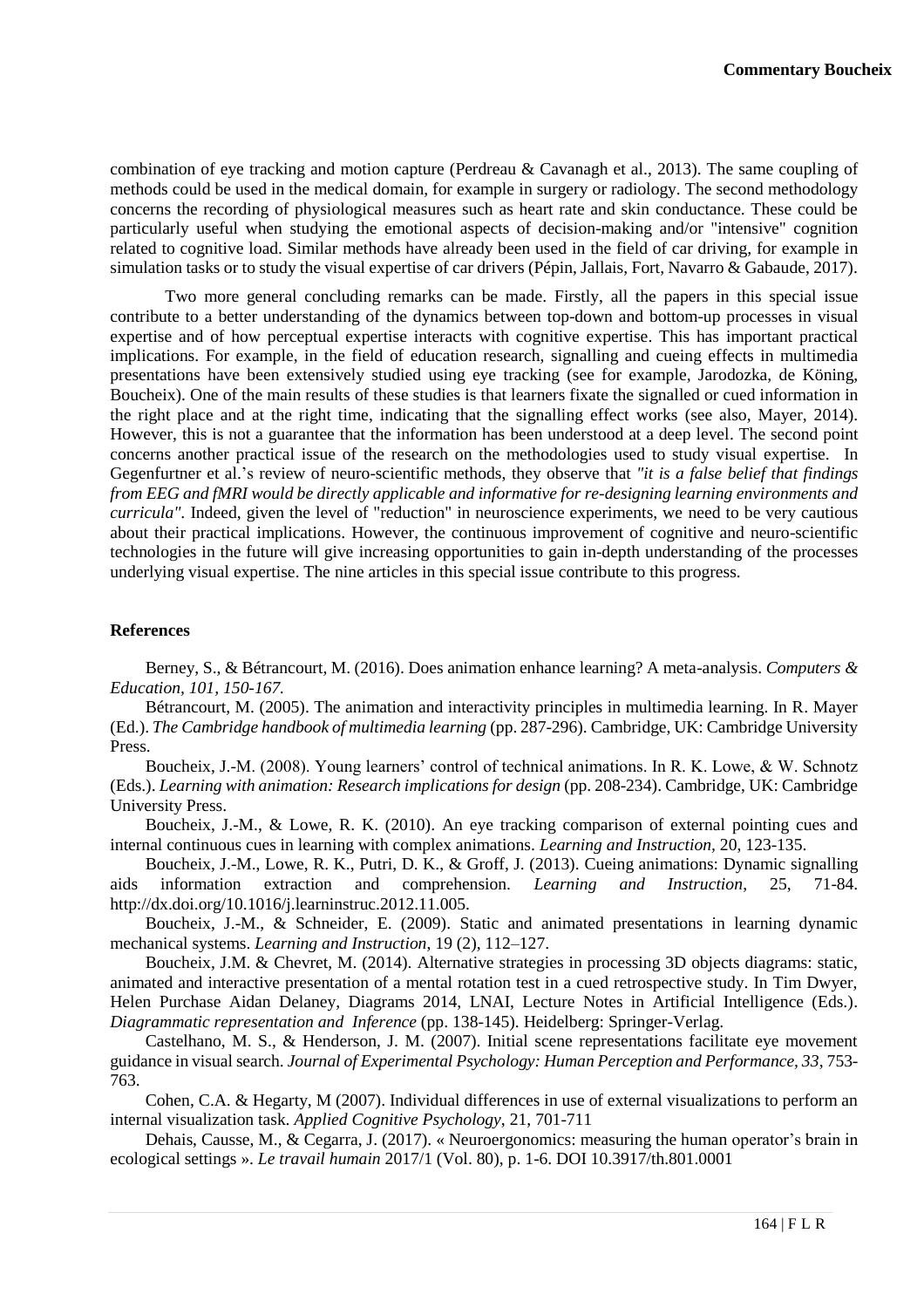Donovan, T., & Litchfield, D. (2013). Looking for cancer: Expertise related differences in searching and decision making. *Applied Cognitive Psychology, 27*, 43-49.

Durantin, D., Gagnon, J.F., Tremblay, S. & Dehais, F. (2014). [Using near infrared spectroscopy and heart](https://scholar.google.fr/scholar?oi=bibs&cluster=13130480308526016709&btnI=1&hl=en)  [rate variability to detect mental](https://scholar.google.fr/scholar?oi=bibs&cluster=13130480308526016709&btnI=1&hl=en) overload*. Behavioural brain research,*

De Koning, B., Tabbers, H. K., Rikers, R. M. J. P., & Paas, F. (2010). Improved effectiveness of cueing by self-explanations when learning from a complex animation. *Applied Cognitive Psychology*, 25, 183-194.

De Koning, B. B., Tabbers, H. K., Rikers, R. M. J. P., & Paas, F. (2007). Attention cueing as a means to enhance learning from an animation. *Applied Cognitive Psychology,* 21, 731-746.

Ericsson, K. A., & Kintsch, W. (1995). Long-term working memory. *Psychological Review, 102*, 211- 245.

Ericsson, K. A., & Smith, J. (1991). Prospects and limits of the empirical study of expertise: An introduction. In K. A. Ericsson & J. Smith (Eds.), *Towards a General Theory of Expertise: Prospects and Limits* (pp. 1-38). New York: Cambridge University Press.

Fox, S.E., Faulkner-Jones*,* B.E. (2107). Eye-Tracking in the Study of Visual Expertise: Methodology and Approaches in Medicine. *Frontline Learning Research. This issue.*

Gegenfurtner, A., Kok, E., van Geel,K., de Bruin, A., & Sorger, B. (2017). Neural correlates of visual perceptual expertise: Evidence from cognitive neuroscience using functional neuroimaging. *Frontline Learning Research. This issue.*

Gegenfurtner, A., Kok, E., Van Geel, K., de Bruin, A., Jarodszka; H., Szulewski , A., & Van Merriënboer, J. J.G. (2017). The challenges of studying visual expertise in medical image diagnosis. *Medical Education*, 51, 97-104.

Gegenfurtner, A., & Van Merriënboer, J. J.G. (2017). Methodologies for studying visual expertise. *Frontline Learning Research. This issue.*

Gruber, H., Jansen, P., Marienhagen, J., & Altenmüller, E. (2010). Adaptations during the acquisition of expertise. *Talent Development & Excellence*, *2*, 3-15.

Hegarty, M. (2010). Components of spatial intelligence. In B. H. Ross (Ed.). *Psychology of learning and motivations, volume 52* (pp. 265-297). Amsterdam: Elsevier.

Hegarty, M., De Leeuw, K., & Bonura, B. (2008).What do spatial ability tests really measure? In: *Proceedings of the 49th meeting of the Psychonomic Society* Chicago, IL, November.

Hegarty, M., Waller, D. (2004). A dissociation between mental rotation and perspective-taking spatial abilities. *Intelligence*, 32, 175-191

Helle, L. (2017). Prospects and pitfalls in combining eye-tracking data and verbal reports. *Frontline Learning Research. This issue.* 

Henderson, J. M., Pollatsek, A., & Rayner, K. (1989). Covert visual attention and extrafoveal information use during object identification. *Perception & Psychophysics, 45*, 196-208.

Höffler, T. N., & Leutner, D. (2007). Instructional animation versus static pictures: a meta-analysis. Learning and Instruction, 17, 722-738. http://dx.doi.org/10.1016/j.learninstruc.2007.09.013.

Höffler, T. N. (2010). Spatial ability: Its influence on Learning with visualizations-A meta-analytic review. *Educational Psychology Review,* 22, 245–269.

Ivarsson, J. (2017). Visual expertise as embodied practice. *Frontline Learning Research. This issue.*

Jarodzka, H., Scheiter, K., Gerjets, P., & van Gog, T. (2010). In the eye of the beholder: How experts and novices interpret dynamic stimuli. *Learning and Instruction*, 2, 146-154.

Keehner, M., Hegarty, M., Cohen, C., Khooshabeh, P., Montello, D. (2008). Spatial reasoning with external visualizations: What matters is what you see, not whether you interact. *Cognitive science*, 32, 1099- 1132.

Krupinski, E.A. (2017). Receiver operating characteristic (ROC) analysis. *Frontline Learning Research. This issue.*

Kundel, H. L., Nodine, C. F., & Toto, L. C. (1991). Searching for lung nodules. The guidance of visual scanning. *Investigative Radiology, 26*, 777-781.

Kurby, A., & Zacks, J. (2007). Segmentation in the perception and memory of events. *Trends in Cognitive Science*, 12, 72-79. http://dx.doi.org/10.1016/ j.tics.2007.11.004